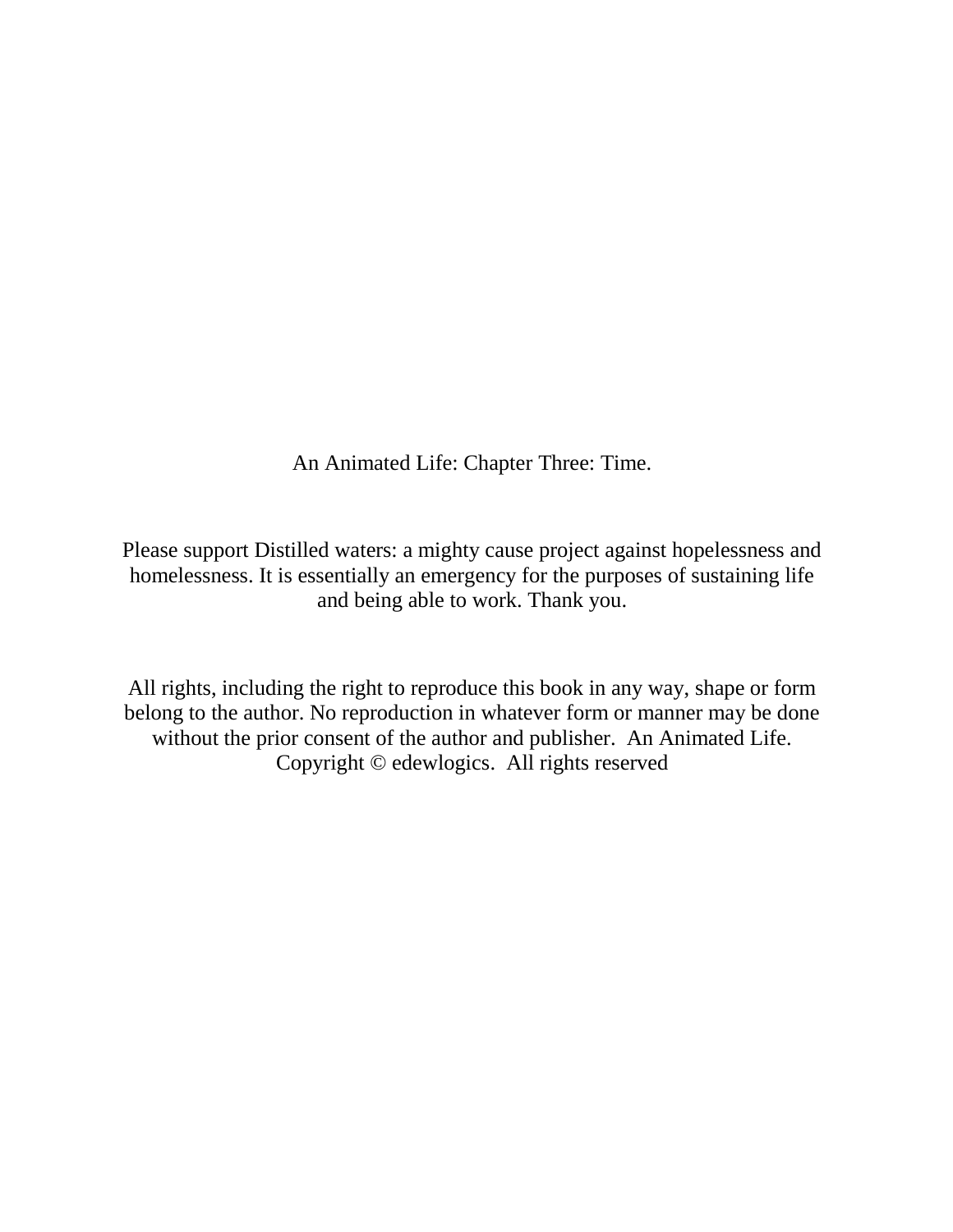## **Time**

If a moment was to lie to the next moment in real spatiotemporal zone, it must incur consequential infraction. Every spatial temporal moment has its spatial temporal residue, a sort of time spark. And an existential lie can hardly be contained for long in natural spatial spans without encountering a repercussion signaling an infraction.

Time is an absurd. However difficult it is to believe in the moment, it is important here meanwhile, that we note that time is the moment without its appearance, the perpetual event horizon that cannot be lost nor lose itself. As an absurd, it will cycle without significant presence, lingering superabundantly like some surrogate in postnatal conception. Its foundations will be referential however its countenance or disclosure.

To prove both the necessity and absurdity of time, we must engage implicit differentiation. For the graph of a function  $y = f(x)$  to know implicit relativity, x and y must both be variable for the equation applicable and the curve cannot intersect any vertical lines at more than one point. There is an implied discontinuity here.

Curvature is defined as the degree to which an entity in space deviates from being flat or rigid. Time is better defined on a curvature than with linearity because curvatures implicitly implicate measures of differential change. A straight line can go on forever scalar, but curvatures do interesting things over time. We must engage the authenticity procedure from the last chapter, factor and evaluate the consequential infraction from the momentum infraction.

The y axis is the vertical within the xy coordinate system. This limitation I allude to only happens within the xy coordinate system relative to the y implication. Within a strict x coordination system, there need not be a limitation to curvature and there need not be a limitation to intersecting lines. It is therefore possible to lay a cycle of curvature on a grid of vertical lines until there is no implicit relativity with the y or any possibility of such. If you look carefully at such an event, you will realize it could be called an eclipse.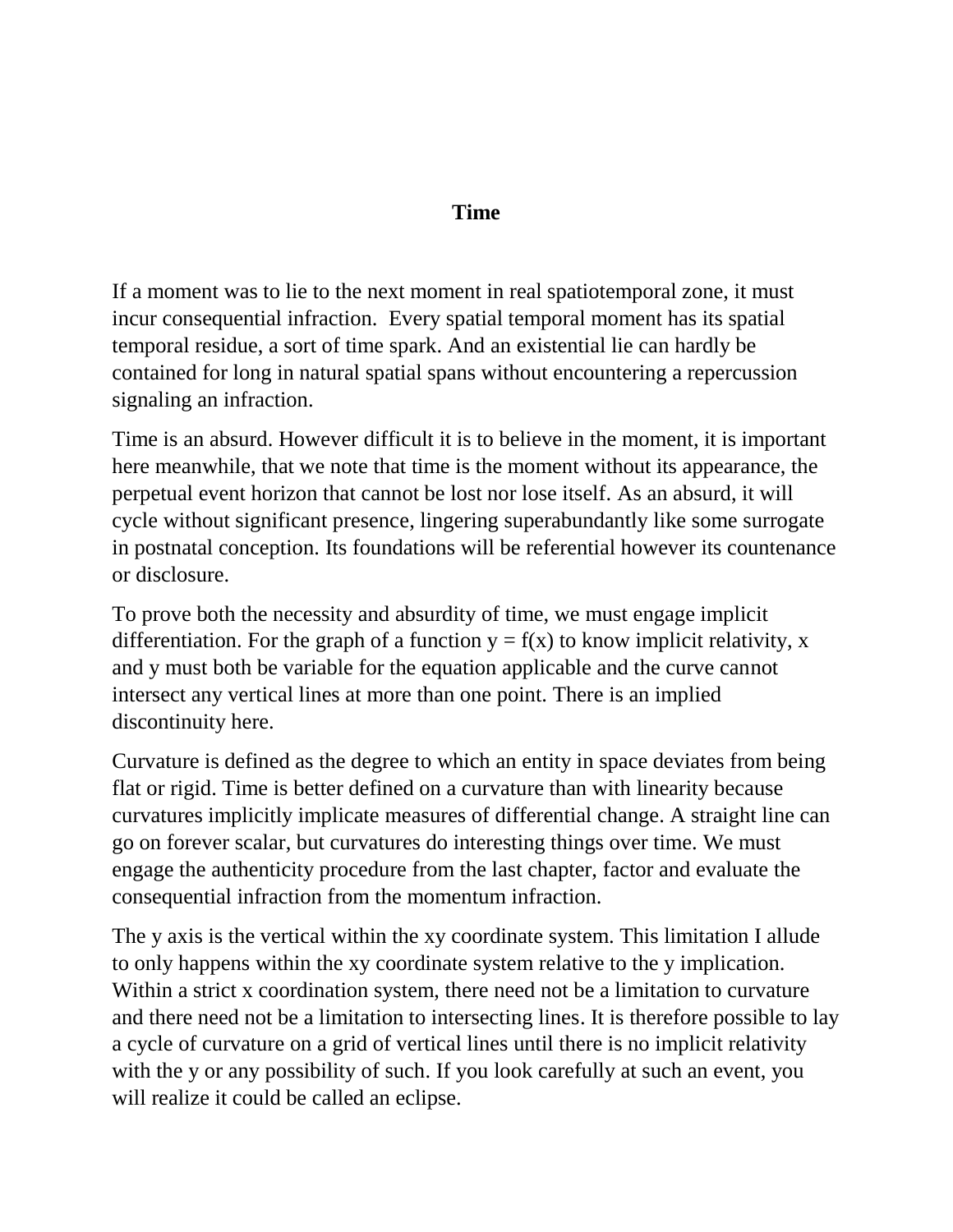We can make the last statement experiential in probabilistic space. It becomes evident that curvatures also own equations of the integrating factors and therefore the ability to scalar down the xy coordinate to a single exact differential. There is the one implicit event for the y, and with every point on the surface of curvature covered by some possible tangential line, every line a possible intersection point, time may be reckoned against linearity as a substantial referential point and a cumulation of points. What may now happen to the sense of time progressing towards infinity because of the inevitability of conscious awareness?

For every dead time, that is, the time lapse between the one implicit y occurring and every consequential infraction curvature formative for time, there is a spatial temporal buildup of absurds to reckon such events. This buildup must, from the event horizon relative to the dead time in probabilistic space know a degree of cumulative point hollowing. This hallowing happens in human medicine and surgery where there is probability for concave and convex curvature. I am more interested in the inward curving, convex consequence because it gives a negation and has a relativity to the origination of the xy scalar field. This condition is called Lordosis and is used here for emphasis because of its occurrence in nature.

In spatial temporal reality, it looks like this:



The view of these relative spatiotemporal eventual time has a consequence that wasn't known in physics. This hollowing effect is nevertheless an absurd from causation. Time has relative consequence and an inevitable causation. This becomes problematic as we discuss this further in later chapters because Einstein excludes causation from relative effects for his theories of relativity.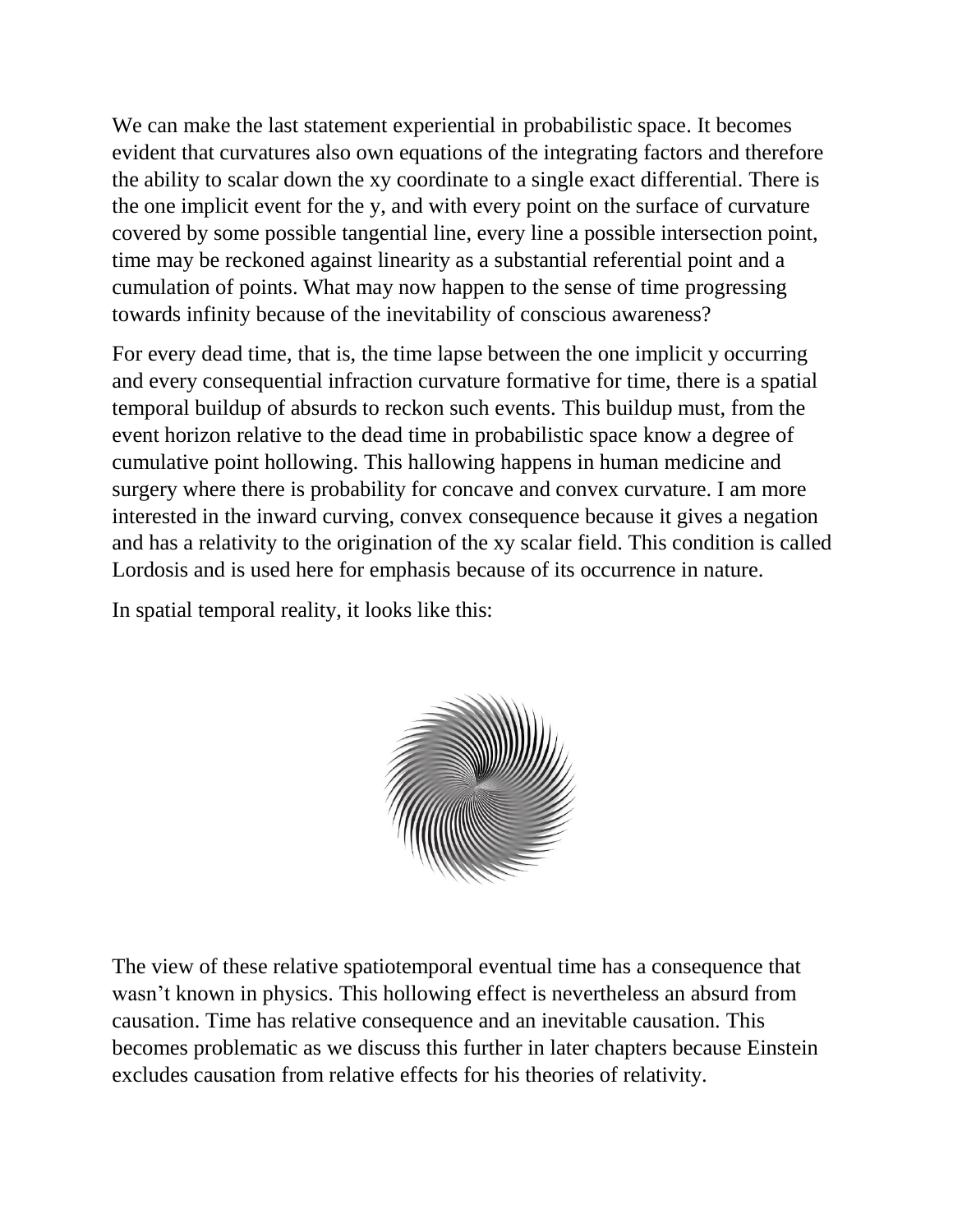The projection separating effects from causation for the purposes of observations also generates faulty spatiotemporal conceptions like blackholes. They are spatiotemporal absurds in the larger spatial universe. He didn't have the correct coordination system for the correct perception of black holes and didn't know there are counter-reactionary consequential infraction for the elapsed time between relative events.

We discuss the momentum infraction. The consequential infraction here is a momentum infraction because the implicit xy coordination does not allow x coordination to be formed, it is a momentum impediment relative to the x. If an object loses momentum, that is, intrinsic and intimated momentum, it loses time imbedded in the velocity. It also loses energy which the change in velocity may imply. If at some point we are asked what may be the keeper of time, a travelling effect or an effective causation? What may be a suitable answer?

With the hollowing implicating a necessitated causation, time is no longer that strangely mysterious infinitesimally extendable linear obscurity but a derivation not from effects but from causation. It is an effect from, for and toward causation in spatial temporal existential reference space, not merely in probabilistic space, a deviation of sorts from the banality of linear extensions. Time becomes the necessity it was always proposed, projected essentially, relatively, from the beginning of what we call time.

The hollowing also shows that every peripheral excess must know corelative marks relative to residual absurds. That is, time is an unhourly syndrome, there is no vertical reckoning for it except with causation. Einstein must have reckoned Newton missed the relevant mark woefully when he disregarded time in reckoning the force between two bodies. He asks of it, "The force has to pass from one body to another in no time?" He further states that, "…motion with infinite speed cannot mean much to any reasonable person…" While external force may not be necessitated for change in velocity, time is also not necessitated for actionable events without causation. Time is necessitated in the measure and eventuality of procedural outcomes. It is a procedural effect.

The hollowing is relative to causation and it becomes evident that there are consequential infractions to lack of causation, the hallowing being one, the Lambda Derivative which is chapter ten of this book will be the second. Little has been discussed here about what happens to the consequent as part of the necessitated remedying spatiotemporal procedure for the consequential infraction.